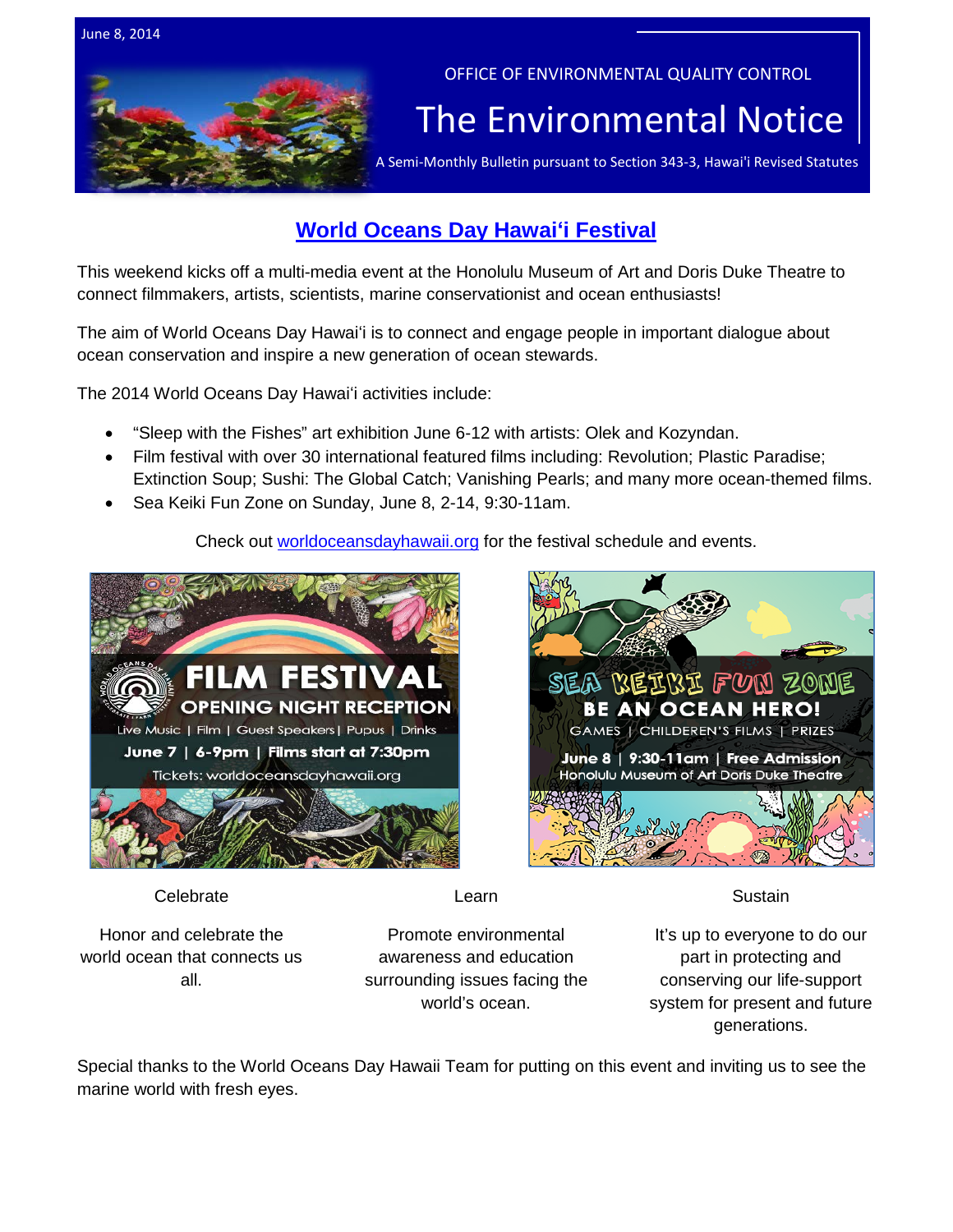

## **Environmental Notice Submittals**

The Office of Environmental Quality Control is always trying to improve this Environmental Notice publication. We recognize the importance of transparency in government and we must announce the availability of Environmental Assessments and Environmental Impact<br>Statements and appropriate supplemental and appropriate supplemental documents prepared under the Hawaiʻi Environmental Policy Act (HEPA). We work hard to disclose upcoming projects in a clear and concise manner.

It is our goal to assist government agencies, private applicants, consultants and the general public in complying with and gaining a better understanding of the State's environmental review law. We thank you for your attention to HEPA, Chapter 343, HRS process and ask that you contact our office with any questions or project issues prior to the submittal deadline to ensure that publication delays are avoided.

A reoccurring issue that we are having with document submittals for applicant actions is failure to identify the lead approving agency under Chapter 343-5(e). If more than one agency has an interest, it is the one with the greatest responsibility that will issue a major permit of approval that becomes the agency overseeing the project through the HEPA process and generally submits the EA to OEQC as the lead approving agency and makes the determination.

If a decision as to who will be the lead agency cannot be made, the OEQC is empowered to select the single lead agency to process the environmental review under HEPA. Please note that this needs to be done during the early consultation phase of the environmental review process.



Please allow us to take this opportunity to make another important clarification. The public comment process and public hearings for proposed habitat conservation plans, incidental take licenses, safe harbor agreements, and applications for the registration of accreted land are also identified in Chapter 343, HRS as information required to be disclosed in The Environmental Notice.

On a space available basis, the OEQC is very willing to publish other notices not specifically related to Chapter 343, HRS. For example we<br>publish Federal Notices and National publish Federal Notices and National Environmental Policy Act (NEPA) documents relevant to the people of Hawaiʻi and strongly encourage these be submitted of to our office.

By request, we also publish Chapter 25, HRS Revised Ordinances of Honolulu and their associated Environmental Assessments; Coastal Zone Management Notices including: County Special Management Area Minor Permits and Federal Consistency Reviews; Department of Land and Natural Resources documents including: Shoreline Notices and Conservation District Use Permit Applications; and Department of Health, Environmental Health Administration documents including: Pollution Control Notices, National Pollutant Discharge Elimination System Permit Notices, Enforcement Reports, and other environmental related documents.

To assist the OEQC staff in making the Environmental Notice a useful document that communicates and coordinates environmental efforts occurring throughout the Hawaiian Islands, we ask that non-HEPA documents be submitted close to the submittal deadline of eight working days before the publication date of the  $8<sup>th</sup>$  and 23<sup>rd</sup> of each month.

**Mahalo for your input, we look forward to serving you!**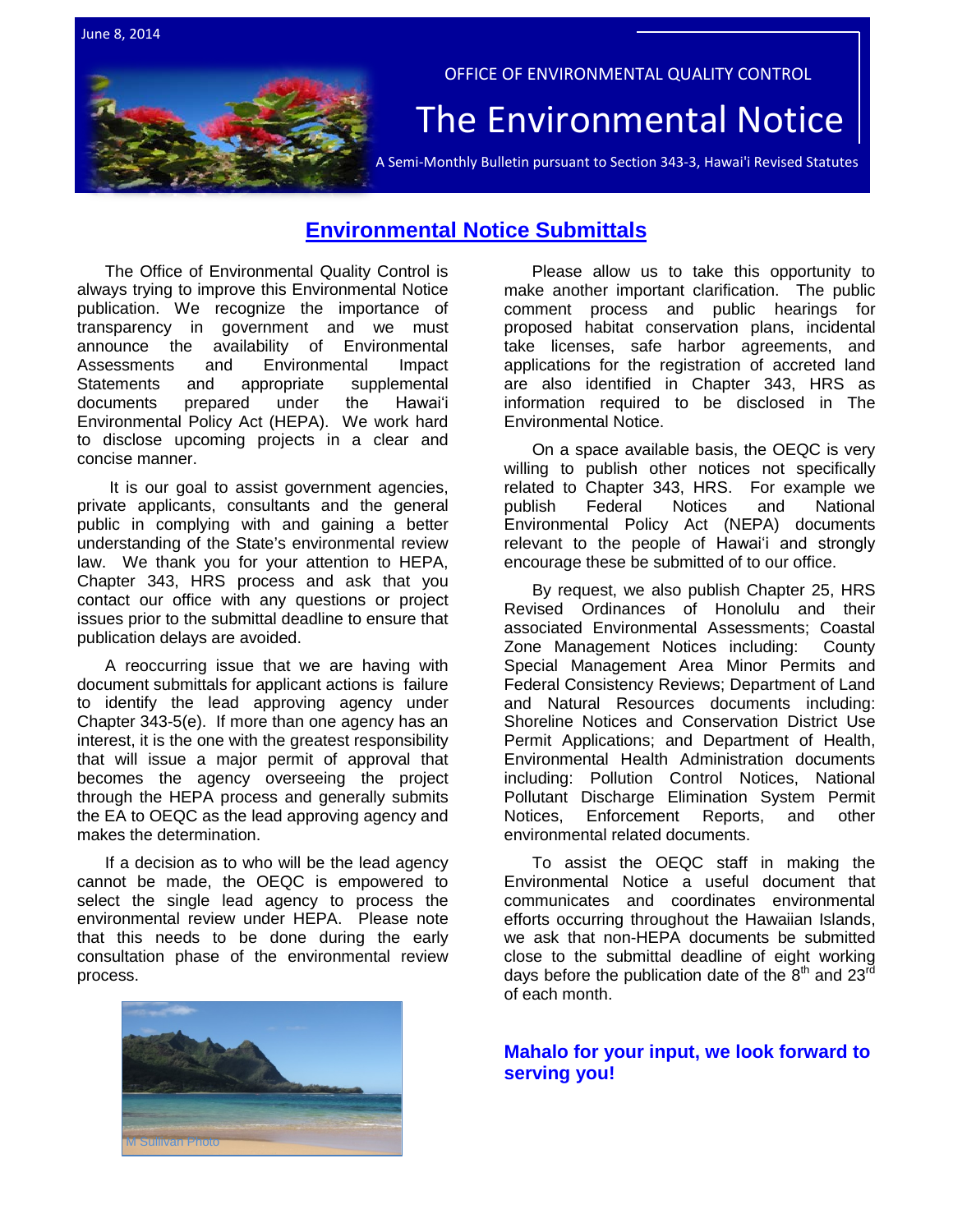## **FRONT PAGES**

World Oceans Day Festival Environmental Notice Submittal Clarifications

|    | 1. Hawai'i Pacific University's Feeds Research and Pilot Production Facility FEA (FONSI) 4 |  |
|----|--------------------------------------------------------------------------------------------|--|
|    | <b>MAUI (HRS 343)</b>                                                                      |  |
|    |                                                                                            |  |
|    |                                                                                            |  |
|    | O'AHU (HRS 343)                                                                            |  |
|    | 5. ICSD Pahole Radio Facility at Pahole Rare Plant Nursery Site DEA (AFNSI)  6             |  |
|    | 6. ICSD Radio Facility Upgrade at Mauna Kapu Communication Station DEA (AFNSI)7            |  |
|    |                                                                                            |  |
|    | KAUA'I (HRS 343)                                                                           |  |
|    |                                                                                            |  |
|    | <b>CHAPTER 25, REVISED ORDINANCES OF HONOLULU</b>                                          |  |
|    |                                                                                            |  |
|    |                                                                                            |  |
|    | <b>COASTAL ZONE MANAGEMENT NOTICES</b>                                                     |  |
|    |                                                                                            |  |
|    |                                                                                            |  |
|    | <b>SHORELINE NOTICES</b>                                                                   |  |
|    |                                                                                            |  |
|    |                                                                                            |  |
|    | <b>FEDERAL NOTICES</b>                                                                     |  |
|    |                                                                                            |  |
| 2. | Na Hoa Pili O Kaloko-Honokōhau National Historical Park Advisory Commission Meeting  13    |  |
| 3. |                                                                                            |  |
| 4. |                                                                                            |  |
| 5. | Mandatory Requirement to Install Monitoring Systems on Commercial Fishing Vessels 14       |  |
|    |                                                                                            |  |
|    |                                                                                            |  |



Neil Abercrombie, Governor · Jessica Wooley, Director · Office of Environmental Quality Control · 235 South Beretania Street, Suite 702 · Honolulu, HI 96813 ∙ Tel: 586-4185 · Fax: 586-4186 · Email: [oeqchawaii@doh.hawaii.gov](mailto:oeqchawaii@doh.hawaii.gov)  Website:<http://health.hawaii.gov/oeqc/> Toll Free: Kauaʻi 274-3141, ext. 64185 · Maui 984-2400, ext. 64185 · Molokaʻi/Lānaʻi 1-800-468-4644, ext. 64185 · Hawaiʻi 974-4000, ext. 64185

**Note**: If you get a message saying that the file is damaged when you click on the link, then the file is too big to open within your web browser. To view the file, download directly to your hard drive by going to File and select Save As in your web browser.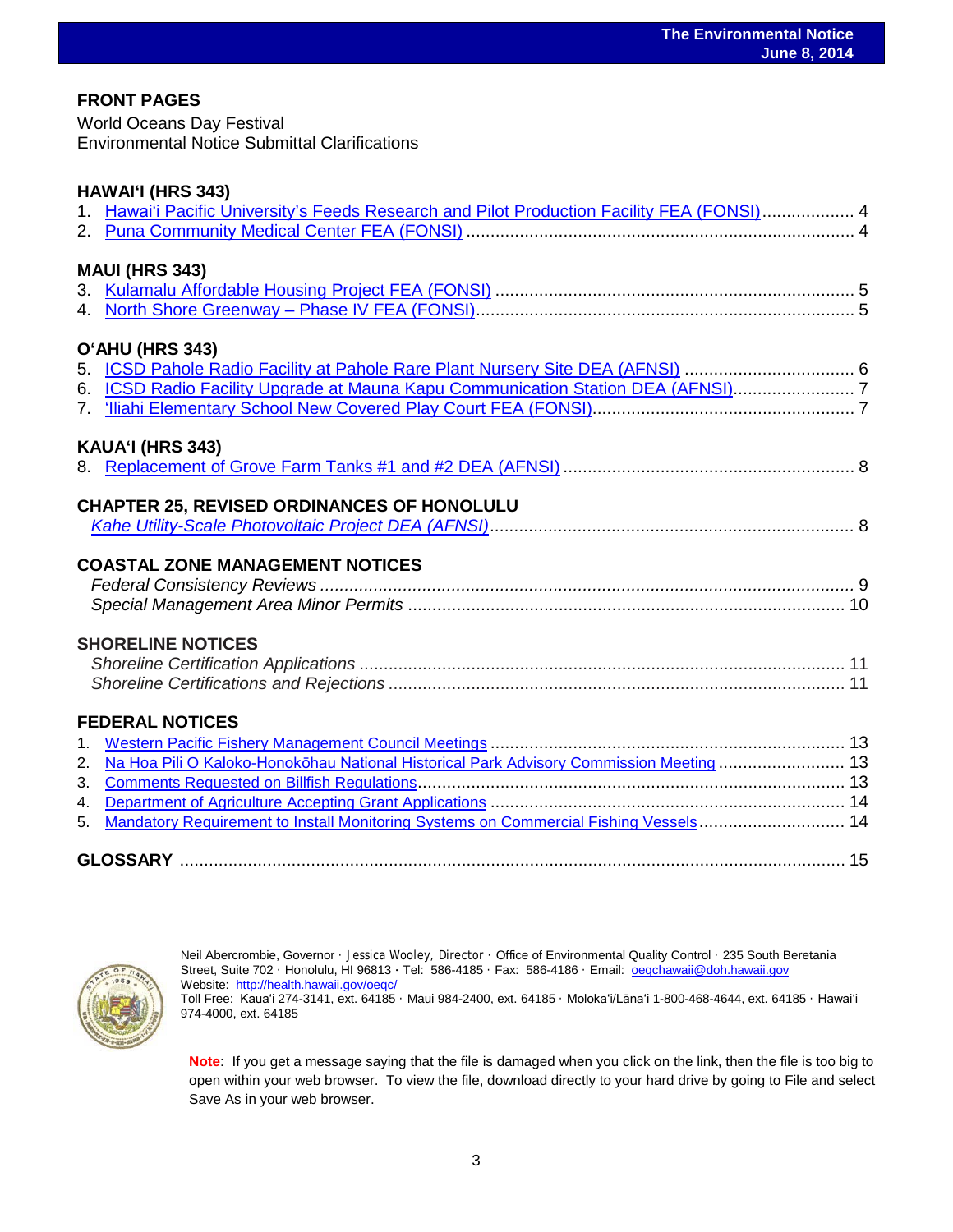# HAWAI**ʻ**I (HRS 343)

## **1. Hawaiʻi [Pacific University's Feeds Research and Pilot Production Facility FEA \(FONSI\)](http://oeqc.doh.hawaii.gov/Shared%20Documents/EA_and_EIS_Online_Library/Hawaii/2010s/2014-06-08-HA-FEA-5E-Oceanic-Institue-of-Hawaii-Pacific-Universtiy-Feeds-Research-and-Pilot-Production-Facility.pdf)**

| Island:            | Hawai'i                                                      |
|--------------------|--------------------------------------------------------------|
| <b>District:</b>   | Hilo                                                         |
| TMK:               | 3-2-002-056:056                                              |
| <b>Permits:</b>    | Individual Wastewater System Permit, Grading and             |
|                    | Grubbing Permit, National Pollutant Discharge                |
|                    | Elimination System Permit, Air Pollution Control Permit,     |
|                    | and Community Noise Control Permit.                          |
| <b>Applicant:</b>  | Oceanic Institute of Hawai'i Pacific University,             |
|                    | 41-202 Kalaniana'ole Highway, Waimanalo, HI 96795.           |
|                    | Contact: Randy Honke, 808-259-3189.                          |
| <b>Approving</b>   |                                                              |
| Agency:            | University of Hawai'i at Hilo, 200 West Kawili Street, Hilo, |
|                    | HI 96720. Contact: Harry Yada, 808-933-3267.                 |
| <b>Consultant:</b> | Parsons Brinckerhoff, 1001 Bishop Street, American           |
|                    | Savings Bank Tower, Suite 2400, Honolulu, HI 96813.          |
|                    | Contact: James Hayes, 808-566-2239.                          |

**Status:** Finding of No Significant Impact Determination.



Oceanic Institute of Hawai'i Pacific University (OI) is proposing to construct a Feeds Research and Pilot Production Facility (Facility) at the Pana'ewa Agricultural Park in Hilo, Hawai'i. As the first of its kind within the U.S. Pacific Region, the proposed Facility would support the testing and evaluation of feed production for Hawai'i's aquatic and terrestrial agriculture industries on a commercial scale. The Facility would include a research and pilot production building in which feed process-testing would occur; a separate office trailer; storage containers; and other improvements such as a short access road from the agricultural farm gate to the Facility; parking; off-loading and truck turnarounds; and security fencing.

The proposed Facility is consistent with agricultural policies and objectives within *The Hawai*'*i State Plan* (June 1991) because it would support research and development activities that strengthen economic productivity in agriculture, stimulate greater efficiency, and enhance the development of new products and agricultural by-products (HRS§226-7). Research efforts would be an important step in reducing Hawai'i's reliance on imported feed for rearing local livestock and create new opportunities to redirect bio-fuel and agricultural by-products from landfills to re-use.

## **2. [Puna Community Medical Center FEA \(FONSI\)](http://oeqc.doh.hawaii.gov/Shared%20Documents/EA_and_EIS_Online_Library/Hawaii/2010s/2014-06-08-HA-FEA-5E-Puna-Community-Medical-Center.pdf)**

| Island:            | Hawai'i                                                                                                                                                |
|--------------------|--------------------------------------------------------------------------------------------------------------------------------------------------------|
| <b>District:</b>   | Puna                                                                                                                                                   |
| TMK:               | $(3)$ 1-5-008:005                                                                                                                                      |
| <b>Permits:</b>    | Special Use Permit, Grubbing/Grading, Construction,<br>Building.                                                                                       |
| <b>Applicant:</b>  | Puna Community Medical Center (PCMC), 15-2662<br>Pahoa Village Road, Suite 306, PMB 8741, Pahoa, HI<br>96778. Contact: Daniel DiDomizio, 808-930-6001. |
| <b>Approving</b>   |                                                                                                                                                        |
| Agency:            | Department of Land and Natural Resources, Land                                                                                                         |
|                    | Division, 75 Aupuni Street, Room 204, Hilo, HI 96720.                                                                                                  |
|                    | Contact: Candace Martin, 808-961-9590.                                                                                                                 |
| <b>Consultant:</b> | Malama O Puna, P.O. Box 1520, Pahoa, HI 96778.                                                                                                         |
|                    | Contact: Rene Siracusa, 808-965-2000                                                                                                                   |
| Status:            | Finding of No Significant Impact Determination.                                                                                                        |

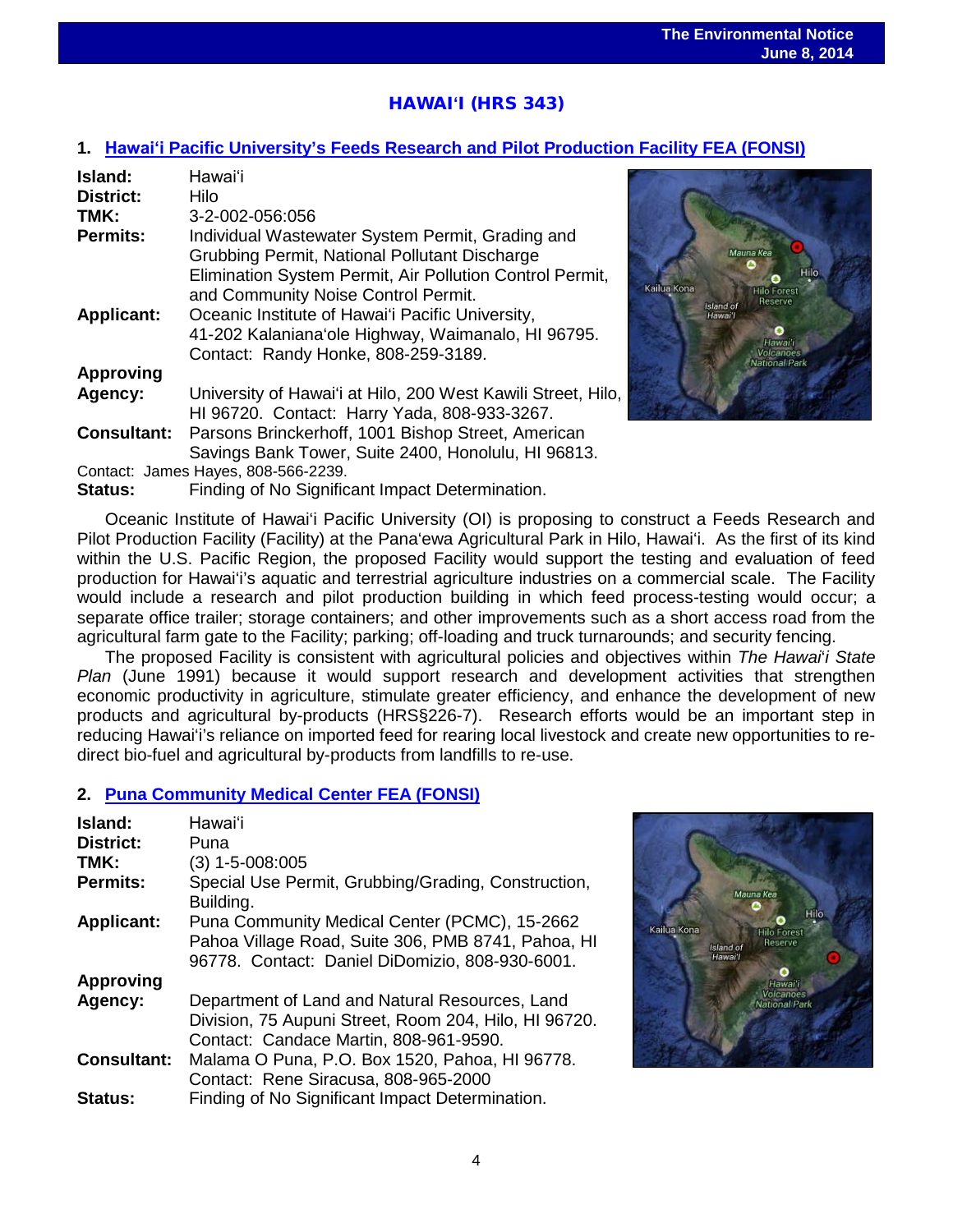### **The Environmental Notice June 8, 2014**

 PCMC proposes to enter into a direct long-term lease with the Department of Land and Natural Resources in order to construct, in phases, a comprehensive medical center on 5 acres of State land zoned agriculture. The parcel has been vacant and unencumbered for many years, is unsuitable for farming, contains no threatened or endangered biota, and does not have any archaeological or cultural resources. The first phase planned will be a free-standing emergency room.

## MAUI (HRS 343)

## **3. [Kulamalu Affordable Housing Project FEA \(FONSI\)](http://oeqc.doh.hawaii.gov/Shared%20Documents/EA_and_EIS_Online_Library/Maui/2010s/2014-06-08-MA-5B-Kulamalu-Affordable-Housing-Project.pdf)**

| Island:          | Maui                                                                                                 |
|------------------|------------------------------------------------------------------------------------------------------|
| <b>District:</b> | Makawao                                                                                              |
| TMK:             | (2) 2-3-066: 012, 013, 014                                                                           |
| <b>Permits:</b>  | Building Permit, Grading and Grubbing,<br>National Pollutant Discharge Elimination System<br>Permit. |

## **Proposing/Determination**

**Agency:** Department of Housing and Human Concerns, 2200 Main Street, Suite 546, Wailuku, HI 96793. Contact: Jo-Ann Ridao, 808-270-7805.



**Consultant:** R.M. Towill Corporation, 2024 North King Street, Suite 200, Honolulu, HI 96819-3494. Contact: Chester Koga, 808-842-1133 or chesterk@rmtowill.com. **Status:** Finding of No Significant Impact Determination.

The Department of Housing and Human Concerns, County of Maui, proposes to construct the Kulamalu Affordable Housing Project, a 64-unit affordable multi-family housing project on 4.179 acres on tax map keys (2) 2-3-066: 012, 013, 014. A total of six (6) two-story residential buildings will be constructed in addition to a multi-purpose building housing laundry facilities, an office and meeting facilities. Project start is schedule for the Fall 2014. The project is currently estimated to cost \$11 million. The project will be partially funded using funds from the Housing and Urban Development agency.

The project site is bounded by 'Ohi'a Ku Street and 'A'apueo Parkway, west of Kula Highway in Pukalani, Makawao District of Maui. The University of Hawai'i's Institute for Astronomy Maikalani Advanced Technology Research Center is located to the west of the project site, and to the east of the project site is the Kulamalu Shopping Center. Across from 'A'apueo Parkway and to the northeast of the property is a single-family residential housing area.

## **4. [North Shore Greenway –](http://oeqc.doh.hawaii.gov/Shared%20Documents/EA_and_EIS_Online_Library/Maui/2010s/2014-06-08-MA-FEA-North-Shore-Greenway-Phase-IV.pdf) Phase IV FEA (FONSI)**

| Island:<br>District:<br>TMK:   | Maui<br>Wailuku and Makawao<br>(2) 2-5-005:046(por.); (2) 3-8-001: (Hana Highway<br>Parcel); and (2)3-8-001:071(por.)                                                                                                                              | ahaina<br>oads<br>Japili-Honokowai<br>Kahului<br>Lahaina |
|--------------------------------|----------------------------------------------------------------------------------------------------------------------------------------------------------------------------------------------------------------------------------------------------|----------------------------------------------------------|
| <b>Permits:</b>                | National Pollutant Discharge Elimination System<br>Permit; Department of Health Community Noise<br>Permit; Development Permit, as applicable; Work to<br>Perform in State Right-of-Way Permit; and<br>Construction Permits (Grading and Grubbing). | Makawao,<br>Wailua-<br>Maui<br>Kinei<br>Wailea-Makena    |
| <b>Proposing/Determination</b> |                                                                                                                                                                                                                                                    |                                                          |
| Agency:                        | County of Maui, Department of Public Works, 200 South High Street, Wailuku, HI 96793.<br>Contact: David Goode, 808-270-7845.                                                                                                                       |                                                          |
| <b>Consultant:</b>             | Munekiyo & Hiraga, Inc., 305 South High Street, Suite 104, Wailuku, HI 96793.<br>Contact: Colleen Suyama, 808-244-2015.                                                                                                                            |                                                          |
| <b>Status:</b>                 | Finding of No Significant Impact Determination.                                                                                                                                                                                                    |                                                          |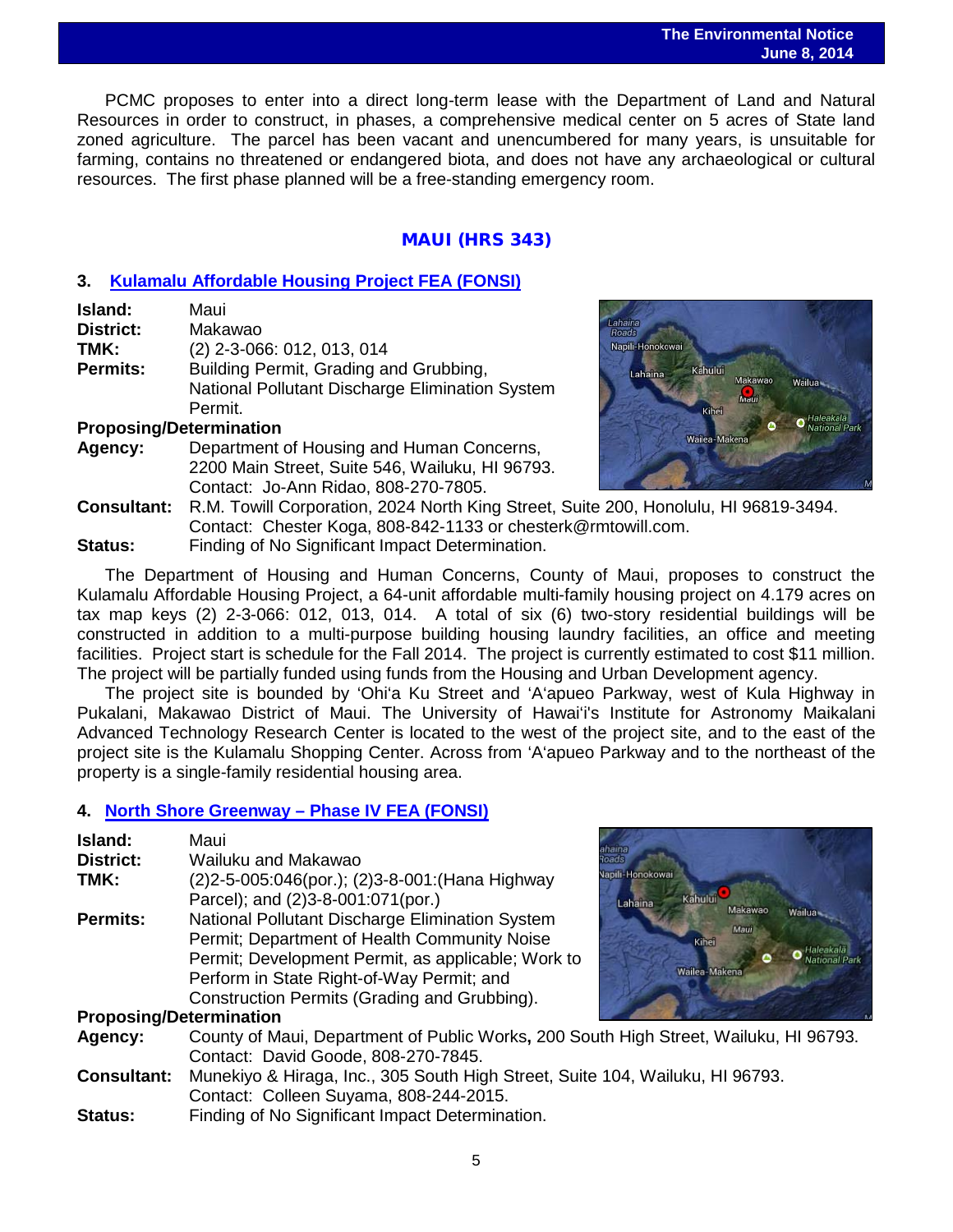### **The Environmental Notice June 8, 2014**

 The North Shore Greenway-Phase IV will be the final phase of bike path which will run east from Ulupua Place and connect with the existing path directly east of H.A. Baldwin Park in Paia, Maui, Hawaii. The proposed project runs on the makai side of Hana Highway with two (2) proposed easements affecting Maui Country Club and H.A. Baldwin Park. The purpose of the proposed project is to complete the North Shore Greenway project in order to create an alternative route of transportation for pedestrians and bikers. The proposed project involves a new eight (8) foot wide asphaltic concrete pavement set approximately 7.5 feet away from the lane of vehicular travel. The proposed project also involves the construction of a bridge crossing to enable the Greenway to traverse the Kailua Gulch.

## O**'**AHU (HRS 343)

## **5. [ICSD Radio Facility at Pahole Rare Plant Nursery Site DEA \(AFNSI\)](http://oeqc.doh.hawaii.gov/Shared%20Documents/EA_and_EIS_Online_Library/Oahu/2010s/2014-06-08-OA-DEA-5B-ICSD-Radio-Facility-at-Pahole-Rare-Plant-Nursery-Site.pdf)**

| Island:                        | Oʻahu.                                                                                |                                       |
|--------------------------------|---------------------------------------------------------------------------------------|---------------------------------------|
| <b>District:</b>               | Waialua                                                                               |                                       |
| TMK:                           | $(1)-6-8-001:004$                                                                     |                                       |
| <b>Permits:</b>                | <b>Building Permit and Conservation District Use Permit</b>                           |                                       |
|                                | with Management Plan.                                                                 | North Shore                           |
| <b>Proposing/Determination</b> |                                                                                       | Wahiawā                               |
| Agency:                        | Department of Land and Natural Resources, Office of                                   | <b>Kahaluu</b><br>Mililani<br>Waianae |
|                                | Conservation and Coastal Lands, 1151 Punchbowl                                        | Kaneohe<br>Nanakuli waipahu           |
|                                | Street, Room 131, Honolulu, HI 96813.                                                 | Kapolei                               |
|                                | Contact: Sam Lemmo, 808-587-0377.                                                     | Honolulu                              |
| <b>Consultant:</b>             | Belt Collins Hawai'i, 2153 North King Street,                                         |                                       |
|                                | Suite 200, Honolulu, HI 96819. Contact: Joanne Hiramatsu, 808-521-5361.               |                                       |
| Status:                        | Statutory 30-day public review and comment period starts: comments are due by July 8. |                                       |

**Status:** Statutory 30-day public review and comment period starts; comments are due by July 8, 2014. Please send comments to the proposing/determination agency and consultant.

The State of Hawai'i (State), Department of Accounting and General Services (DAGS), Information and Communication Services Division (ICSD), is proposing to build a new ICSD Radio Facility (IRF) at the Pahole Rare Plant Nursery and Communication Station site. The proposed work will include construction of a new ICSD communications building, new antennas and dishes on an existing concrete pillar, a new fuel tank, and electrical service to support the ICSD facility. The project will also construct various site and utility improvements, as agreed to with the DLNR, DOFAW. The site improvements include providing a paved vehicular turnaround within the ICSD site. The utility improvements include installing underground electric and communication service to DOFAW, the U.S. Army (Army), and the City and County of Honolulu (City). Additionally, the DOFAW water tanks, which store catchment water to irrigate DOFAW and Army plant nurseries, will be replaced and installed at a new location. The project design has set aside space for the City to replace their radio tower and communication building, if and when they decide to do so.

The overarching purpose for the proposed action is to support ICSD's efforts to provide effective and reliable telecommunication services to all agencies in the State of Hawai'i. The IRF at Pahole will be a part of the State's telecommunication system and connection to the statewide Anuenue system. The proposed new IRF at Pahole will provide a vital new communications station to augment the Anuenue system. In order to provide more efficient and reliable communication to various agencies at the local, State, and Federal level, a modern, high capacity digital interconnect is necessary.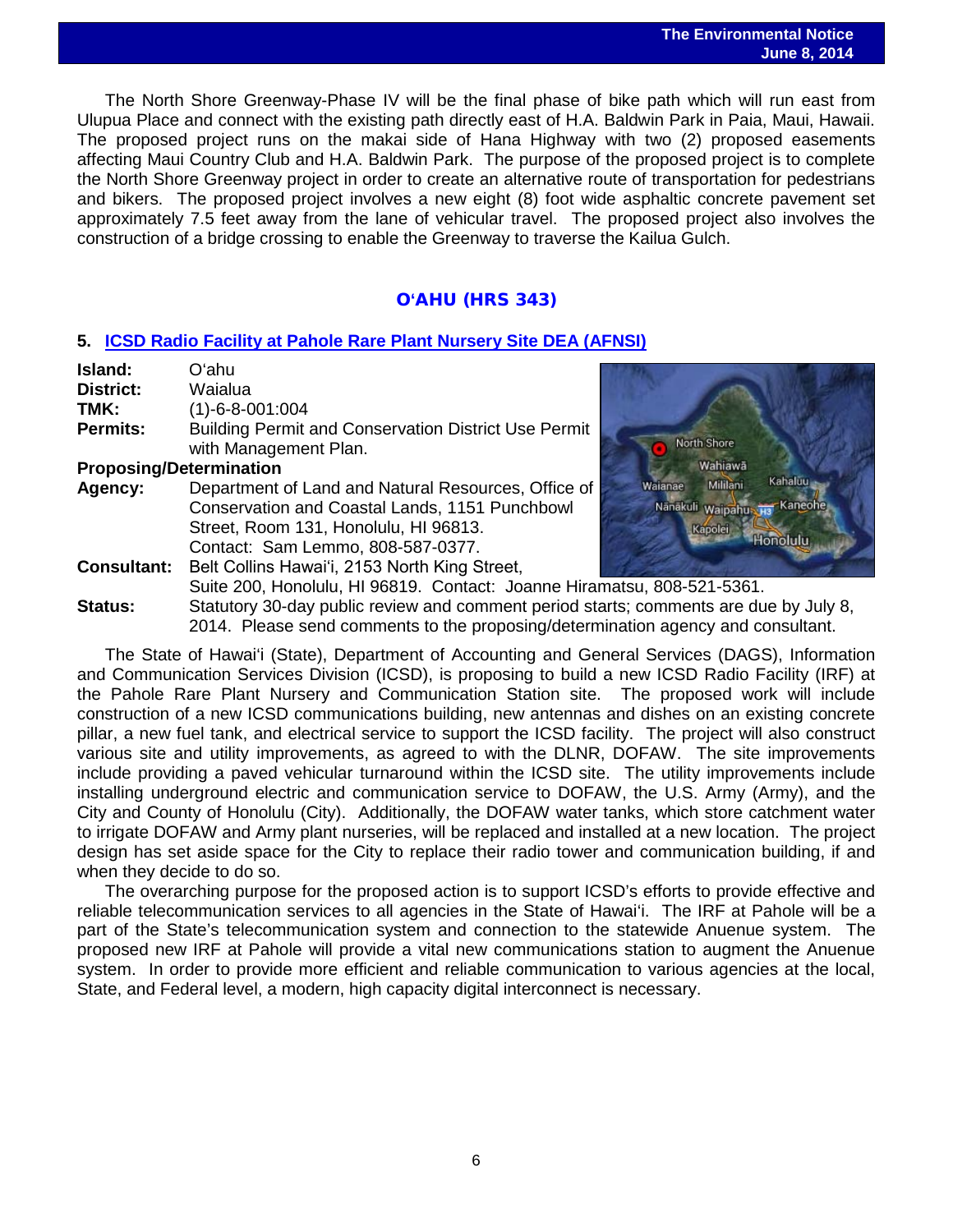# **6. [ICSD Radio Facility Upgrade at Mauna Kapu Communication Station DEA \(AFNSI\)](http://oeqc.doh.hawaii.gov/Shared%20Documents/EA_and_EIS_Online_Library/Oahu/2010s/2014-06-08-OA-DEA-5B-ICSD-Radio-Facility-at-Mauna-Kapu-Communication-Station.pdf)**

| Island:                        | Oʻahu                                                |
|--------------------------------|------------------------------------------------------|
| <b>District:</b>               | 'Ewa                                                 |
| TMK:                           | First division, 9-2-005: portion 024                 |
| <b>Permits:</b>                | Conservation District Use Permit, Building, Grading, |
|                                | and Electrical Code Permits.                         |
| <b>Proposing/Determination</b> |                                                      |
| Agency:                        | Department of Land and Natural Resources, Office     |
|                                | of Conservation and Coastal Lands, 1151              |
|                                | Punchbowl Street, Room 131, Honolulu, HI 96813.      |
|                                | Contact: Samuel Lemmo, 808-587-0377.                 |
| <b>Consultant:</b>             | Belt Collins Hawai'i, 2153 North King Street,        |
|                                | Suite 200, Honolulu, HI 96819. Contact: Joanne       |
|                                | Hiramatsu, 808-521-5361.                             |
| <b>Status:</b>                 | Statutory 30-day public review and comment period s  |



starts: comments are due by July 8, 2014. Please send comments to the proposing/determination agency and consultant.

The State of Hawai'i, Department of Accounting and General Services, Information and Communication Services Division (ICSD), is proposing utility upgrades to the ICSD Radio Facility (IRF) at the Mauna Kapu Communication Station Site. The proposed action would: install underground electric, cable television, telephone, and communication conduits to service the existing U.S. Coast Guard, U.S. Army, and ICSD buildings; install minor utility upgrades to the three existing buildings; and, conduct maintenance and upgrade work to the ICSD building.

The overarching purpose for the proposed action is to support ICSD's efforts to provide effective and reliable telecommunication services to all agencies in the State of Hawai'i. The IRF at Mauna Kapu connects to the statewide Anuenue communications system that is shared by Federal, State, and County agencies for mission support, which includes emergency rescue, civil defense, and emergency medical services.

## **7. ['Iliahi Elementary School New Covered Play Court](http://oeqc.doh.hawaii.gov/Shared%20Documents/EA_and_EIS_Online_Library/Oahu/2010s/2014-06-08-OA-FEA-5B-lliahi-Elementary-School-Covered-Play-Court.pdf) FEA (FONSI)**

| Island:                        | Oʻahu                                               |
|--------------------------------|-----------------------------------------------------|
| <b>District:</b>               | Wahiawā                                             |
| TMK:                           | 7-5-027: 002                                        |
| <b>Permits:</b>                | Variance from Pollution Controls (Noise Permit);    |
|                                | Grubbing, Grading, and Stockpiling; Building Permit |
| <b>Proposing/Determination</b> |                                                     |
| Agency:                        | Department of Education, Facilities Development     |
|                                | Branch, 1151 Punchbowl Street, Room 501,            |
|                                | Honolulu, HI 96813.                                 |
|                                | Contact: Benjamin Miura, 808-586-0429.              |
| <b>Consultant:</b>             | Gerald Park Urban Planner, 95-595 Kanamee Street,   |
|                                | No. 324, Mililani, HI 96789.                        |
|                                | Contact: Gerald Park, 808-625-9626.                 |
| <b>Status:</b>                 | Finding of No Significant Impact Determination.     |



The Department of Education proposes to construct a covered play court at 'Iliahi Elementary School. The project will provide a covered facility where students can engage in outdoor play with minimal exposure to potential accidents caused by inclement weather. The structure also will serve as a covered, multi-purpose center for school activities and functions protect from the daily rain.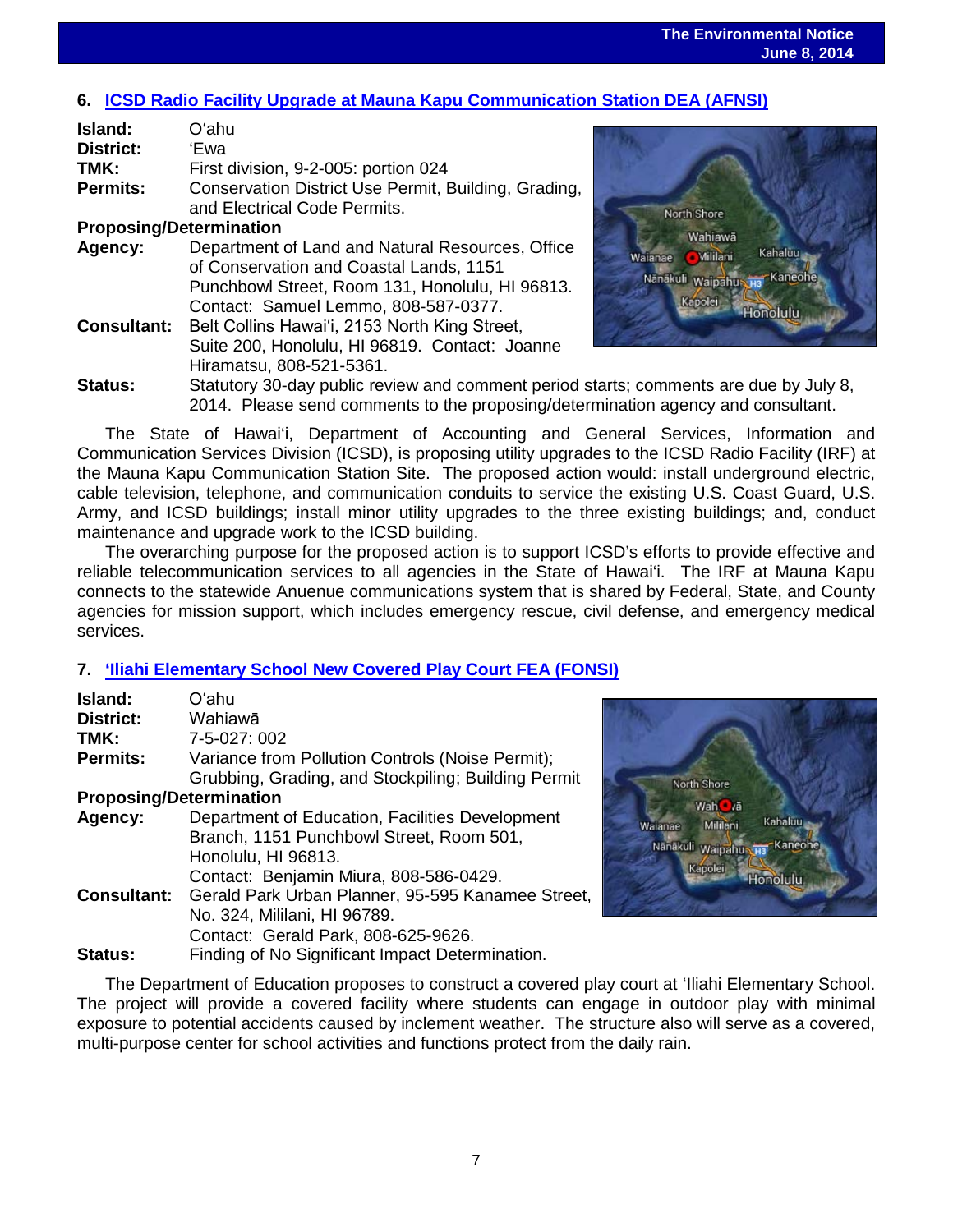The single-story structure will be located in an open area on the southwest side of the school. The approximately 7,700 square feet will provide one regulation basketball court, two regulation volleyball courts, and four half-court basketball courts.

The cost of the project is estimated at \$1.2 million. Construction is projected to commence in summer 2014 and should be completed in nine (9) months.

## KAUA**'I** (HRS 343)

## **8. [Replacement of Grove Farm Tanks #1 and #2 DEA \(AFNSI\)](http://oeqc.doh.hawaii.gov/Shared%20Documents/EA_and_EIS_Online_Library/Kauai/2010s/2014-06-08-KA-DEA-5B-Replacement-of-Grove-Farm-Tanks-1-and-2.pdf)**

| Island:          | <b>Kaua</b> 'i                                  |
|------------------|-------------------------------------------------|
| <b>District:</b> | Līhu`e                                          |
| TMK:             | $(4)$ 3-3-03: 46                                |
| <b>Permits:</b>  | NPDES (Hydrotesting water), Grading Permit and  |
|                  | Building Permit, Class IV Zoning Permit and Use |
|                  | Permit.                                         |
|                  | <b>Proposing/Determination</b>                  |
| Agency:          | Department of Water, County of Kaua'i,          |
|                  | 4398 Pua Loke Street, Lihue, HI 96766.          |
|                  | Contact: Keith Aoki, 808-245-5411.              |

**Consultant:** Esaki Surveying and Mapping, Inc., 1610 Haleukana Street, Lihue, HI 96766. Contact: Maren Arismendez-Herrera, 808-246-0625.



**Status:** Statutory 30-day public review and comment period starts; comments are due by July 8, 2014. Please send comments to the proposing/determination agency and consultant.

The County of Kauai, Department of Water proposes to replace Grove Farm Tanks #1 and #2 in Līhu`e, Kaua`i. The project's purpose is to increase water storage within the Puhi - Līhu`e - Hanamā`ulu service area and improve service to the Lihu'e community. As part of this project, the two existing 100,000 gallon water tanks will be demolished and a replacement tank will be constructed in their place. The proposed project does not include development of a new distribution line or new source of water. The proposed project also includes plans for proposed water treatment plant.

## CHAPTER 25, REVISED ORDINANCES OF HONOLULU

## **[Kahe Utility-Scale Photovoltaic Project](http://oeqc.doh.hawaii.gov/Shared%20Documents/EA_and_EIS_Online_Library/Non-343-EA-EIS-Notices/2014-06-08-Chapter-25-DEA-Kahe-Photovoltaic-Facility-Project.pdf) DEA (AFNSI)**

| Island:<br><b>District:</b> | Oʻahu<br>'Ewa                                                                                                                                                                                                                                                                           |
|-----------------------------|-----------------------------------------------------------------------------------------------------------------------------------------------------------------------------------------------------------------------------------------------------------------------------------------|
| TMK:                        | 9-2-049:006                                                                                                                                                                                                                                                                             |
| <b>Permits:</b>             | Special Management Area Use Permit (Major),<br>National Pollutant Discharge Elimination System -<br>Notice of Intent [Construction] (NPDES-NOI[C]),<br>Modification to Existing Conditional Use Permit,<br>Noise Permit, Grubbing, Grading, and Stockpiling<br>Permit, Building Permits |
| <b>Applicant:</b>           | Hawaiian Electric Company, Inc., P.O. Box 2750,<br>Honolulu, HI 96840-0001. Contact: John Lu'uwai,<br>808-543-4283.                                                                                                                                                                     |

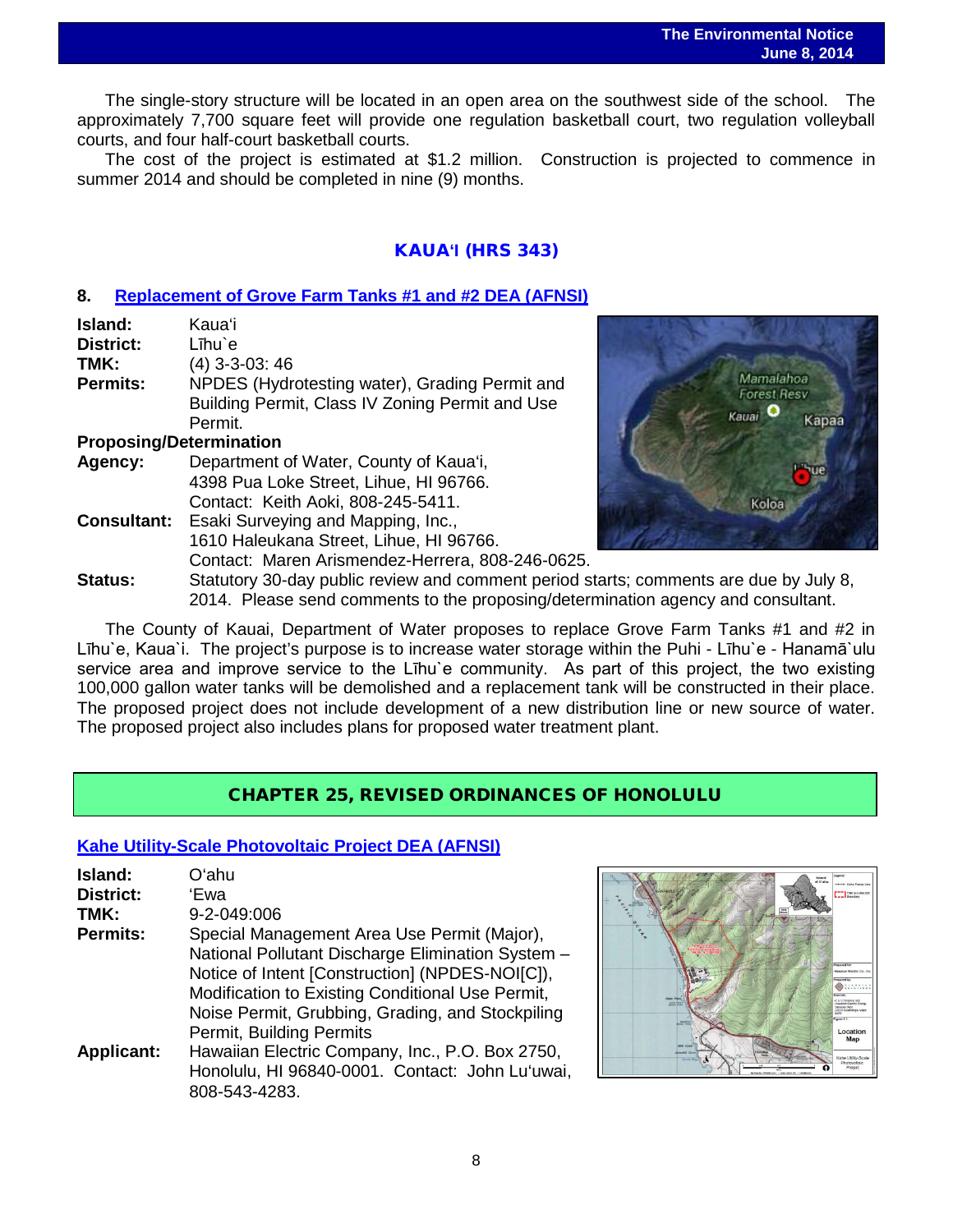## **Approving**

| <b>Agency:</b>     | Department of Planning and Permitting, 650 South King Street, Honolulu, HI 96813.     |
|--------------------|---------------------------------------------------------------------------------------|
|                    | Contact: Malynne Simeon, 808-768-8023.                                                |
| <b>Consultant:</b> | Planning Solutions, Inc., 210 Ward Avenue, Suite 330, Honolulu, HI 96814.             |
|                    | Contact: Perry White, 808-550-4483.                                                   |
| Status:            | Statutory 30-day public review and comment period starts; comments are due by July 8, |
|                    | 2014. Please send comments to the applicant, approving agency, and consultant.        |

Hawaiian Electric proposes to construct and operate an 11.5 megawatt (AC) photovoltaic (PV) electric power project on approximately 41 acres of its land in Kahe Valley immediately north of the existing Kahe Generating Station (KGS). Access will be through KGS. It will produce an estimated 23,000 megawatt-hours (MWh) of electricity per year, allowing the Company to reduce CO2 emissions by an estimated 19,000 tons per year.

The proposed Kahe Utility-Scale Photovoltaic Project includes PV panels, inverters, transformers, conduits, new substation, and a 46 kV line interconnection with the existing KGS switchyard. The PV panels will be set back about 100 feet from Farrington Highway and partially screened by landscape vegetation. The proposed project is planned for the 2014-2015 period and will have an estimated cost of \$42.4 million. Hawaiian Electric expects construction activities to take less than a year.

The Proposed Action is not anticipated to result in significant impacts to environmental resource areas. The implementation of standard Best Management Practices will ensure no significant impacts occur.

## COASTAL ZONE MANAGEMENT NOTICES

## **Federal Consistency Reviews**

The Hawaii Coastal Zone Management (CZM) Program has received the following federal actions to review for consistency with the CZM objectives and policies in Chapter 205A, Hawaii Revised Statutes. This public notice is being provided in accordance with section 306(d)(14) of the National Coastal Zone Management Act of 1972, as amended. For general information about CZM federal consistency please call John Nakagawa with the Hawaii CZM Program at 587-2878. For neighboring islands use the following toll free numbers: Lanai & Molokai: 468-4644 x72878, Kauai: 274-3141 x72878, Maui: 984- 2400 x72878 or Hawaii: 974-4000 x72878. For specific information or questions about an action listed below please contact the CZM staff person identified for each action. Federally mandated deadlines require that comments be received by the date specified for each CZM consistency review. Comments may be submitted by mail, electronic mail or fax, as indicated below.

*Mail*: Office of Planning Department of Business, Economic Development and Tourism P.O. Box 2359 Honolulu, Hawaii 96804 *Email*: [jnakagaw@dbedt.hawaii.gov](mailto:jnakagaw@dbedt.hawaii.gov) *Fax*: 808-587-2899

## **Manele Bay Mooring Buoys, Lanai**

**Proposed Action:** Install 4 single-point mooring stations within Manele Bay, seaward of the Manele Small Boat Harbor (SBH). The moorings will consist of an anchor base of three embedment anchors with chain legs attached to a subsurface buoy, which will be connected to a mooring chain and surface mooring buoy. The mooring stations are designed for one 28-foot vessel, two 46-foot vessels, and one 65-foot vessel,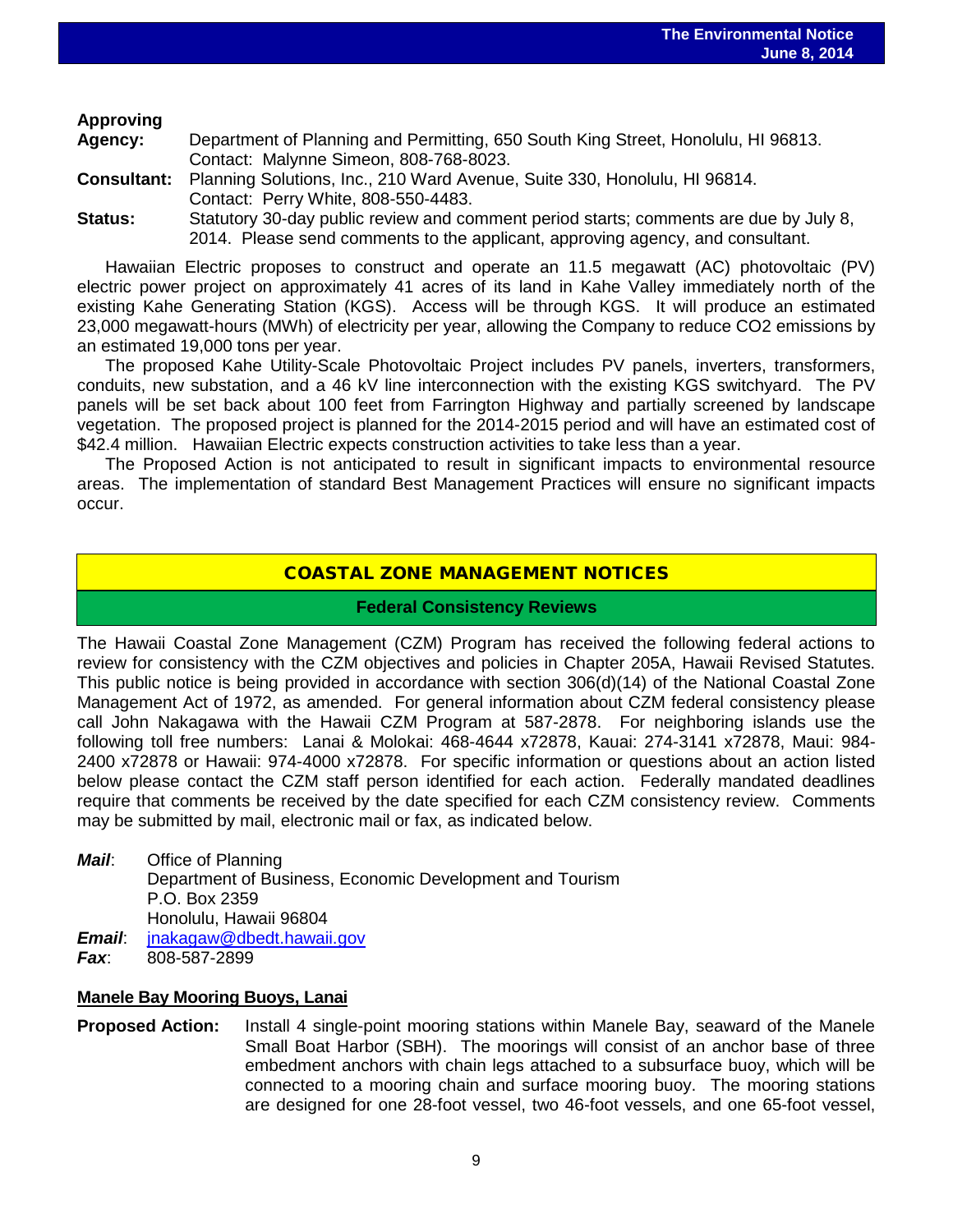|                                             | with watch circle radii of 60 feet, 80 feet, and 105 feet, respectively. All anchoring<br>and floating equipment making up the mooring station will be positioned above<br>uncolonized sandy seafloor. None of the moorings or their anchors will be located<br>adjacent to or along the navigable route to and from Manele SBH. |
|---------------------------------------------|----------------------------------------------------------------------------------------------------------------------------------------------------------------------------------------------------------------------------------------------------------------------------------------------------------------------------------|
| <b>Federal Action:</b>                      | <b>Federal Permit</b>                                                                                                                                                                                                                                                                                                            |
| <b>Federal Agency:</b>                      | U.S. Army Corps of Engineers, Honolulu District                                                                                                                                                                                                                                                                                  |
| <b>Applicant:</b>                           | Lanai Resorts, LLC                                                                                                                                                                                                                                                                                                               |
| Contact:                                    | Peter Young, Hookuleana, LLC, 808-226-3567                                                                                                                                                                                                                                                                                       |
| Location:                                   | Manele Bay, seaward of Manele Small Boat Harbor, Lanai                                                                                                                                                                                                                                                                           |
| TMK:                                        | Seaward of (2) 4-9-17: 6                                                                                                                                                                                                                                                                                                         |
| <b>CZM Contact:</b><br><b>Comments Due:</b> | John Nakagawa, 808-587-2878, <i>jnakagaw@dbedt.hawaji.gov</i><br>June 23, 2014                                                                                                                                                                                                                                                   |

## **Special Management Area (SMA) Minor Permits**

The SMA Minor permits below have been approved (HRS 205A-30). For more information, contact the county/state Planning Department. Honolulu (768-8014); Hawaiʻi (East HI 961-8288, West HI 323-4770); Kauaʻi (241-4050); Maui (270-7735); Kakaʻako or Kalaeloa Community Development District (587-2841).

| <b>Location (TMK)</b>                                 | <b>Description (File No.)</b>                                                                                                                | <b>Applicant/Agent</b>           |
|-------------------------------------------------------|----------------------------------------------------------------------------------------------------------------------------------------------|----------------------------------|
| Maui: Lahaina (4-4-014: 004)                          | Install Small Cell & Omni Antennas<br>(SM2 20140046)                                                                                         | Susan Kea                        |
| Maui: Lahaina (4-4-014: 003)                          | Install one Antenna and One Laguna<br>(SM2 20140047)                                                                                         | Susan Kea                        |
| Maui: (2-9-002: 052)                                  | Second Farm Dwelling/Pool/Deck<br>(SM2 20140048)                                                                                             | <b>Peter Niess</b>               |
| Maui: Lahaina (4-4-008: 022)                          | Apartment Alteration: Unit 253 (SM2 20140052)                                                                                                | Katharine O Popenuk              |
| Maui: Lahaina (4-5-014: 060)                          | Building of New Home (SM2 20140053)                                                                                                          | <b>Tim Nelson</b>                |
| Maui: Wailea (2-1-008: 109)                           | 2014 Maui Film Festival Tents (SM2 20140054)                                                                                                 | Maui Film Festival               |
| Maui: Paia (3-8-002: 026)                             | Dwelling Addition/Repairs (SM2 20140055)                                                                                                     | Puka Lani Kai LLC                |
| Maui: Wailea (2-1-028: 001 to 012)                    | Single-Family Lot Consolidation<br>(SM2 20140057)                                                                                            | <b>Chris Hart &amp; Partners</b> |
| Maui: Lahaina (4-6-008: 032)                          | Demolition of Dwelling Built in 1932/Rebuild<br>(SM2 20140058)                                                                               | Atom Kaprrzycki                  |
| Maui: (4-5-002: 009)                                  | Skechers (SM2 20140059)                                                                                                                      | Honolulu Builders, LLC           |
| O'ahu: Kakaako (2-1-060: 005, 006 and 004<br>portion) | Installation of A Property Line Chain Link<br>Fence, Three Pedestrian Access Gates and<br>Three Vehicle Ingress/Egress Gates<br>$(SMA/14-2)$ | Office of Hawaiian Affairs       |
| O'ahu: Maunalua (3-9-027: 034)                        | Update to Hawaii Kai Pump Station No. 5<br>(2014/SMA-4)                                                                                      | Hawaii American Water<br>Company |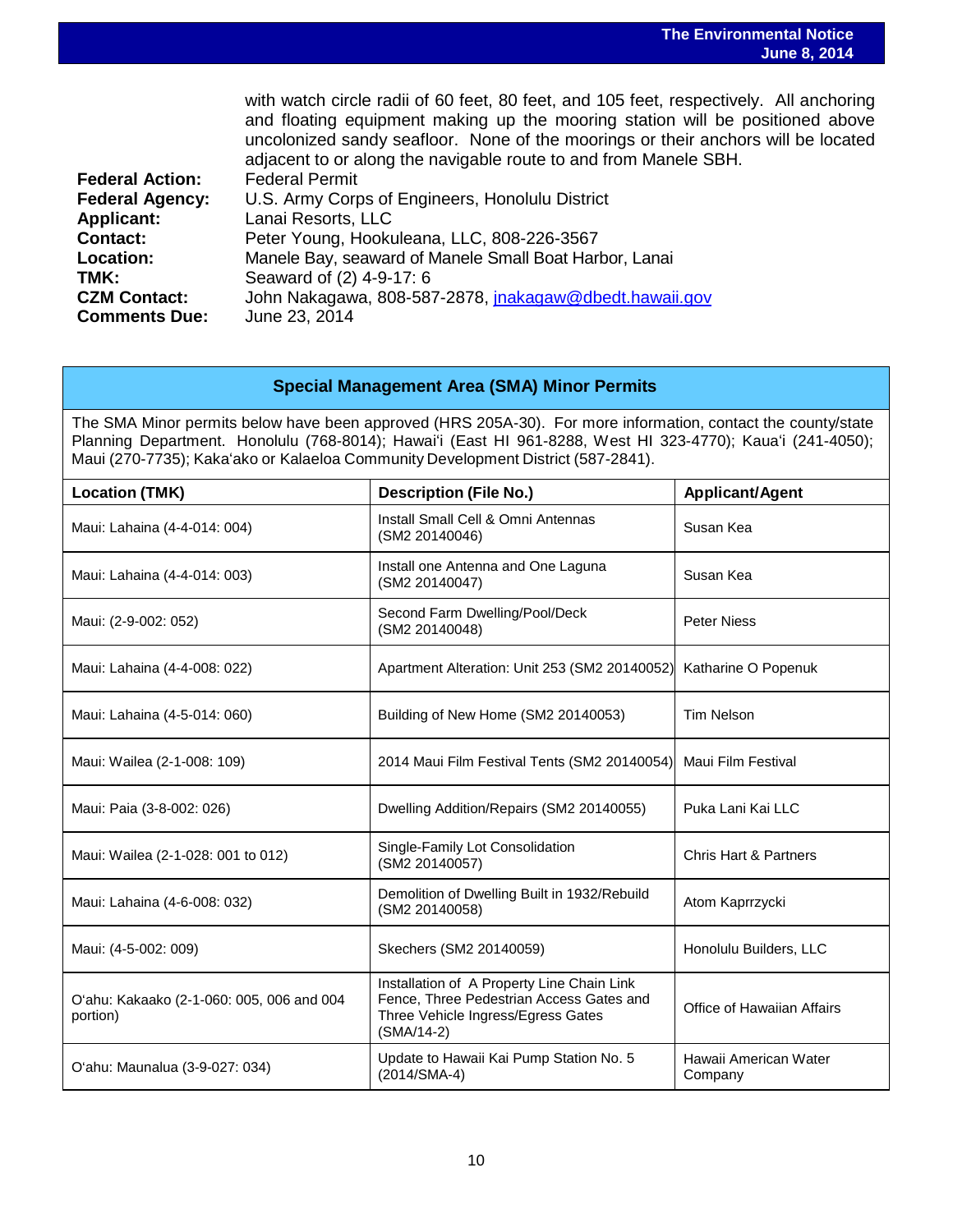## SHORELINE NOTICES

## **Shoreline Certification Applications**

The shoreline certification applications above are available for review at the DLNR Offices on Kauaʻi, Hawaiʻi, Maui, and Honolulu, 1151 Punchbowl Street, Room 220 (HRS 205A-42 and HAR 13-222-12). All comments shall be submitted in writing to the State Land Surveyor, 1151 Punchbowl Street, Room 210, Honolulu, HI 96813 and postmarked no later than 15 calendar days from the date of the public notice of the application. For more information, call Ian Hirokawa at 587-0420.

| File No.      | Date    | Location                                                                                                                                                                                                                                | <b>Applicant/Owner</b>                                                                 | <b>TMK</b>           |
|---------------|---------|-----------------------------------------------------------------------------------------------------------------------------------------------------------------------------------------------------------------------------------------|----------------------------------------------------------------------------------------|----------------------|
| OA-1592       | 5/20/14 | Lot 16 of Lae O Niu Tract situate at Niu,<br>Waikiki, Oahu<br>Address: 94 Niu Iki Circle<br>Purpose: Development of property                                                                                                            | Dennis K. Hashimoto/<br>Thomas C. & Sandra G.<br>Young                                 | 3-7-002:045          |
| OA-1593       | 5/27/14 | Lots A and B being portions of Keehi Lagoon<br>Small Boat Harbor Governor's Executive<br>Order 2562 situate at Kaliawa and Mokauea,<br>Kalihi, Honolulu, Oahu<br>Address: 4 Sand Island Access Road<br>Purpose: Building permit         | R.M. Towill Corporation/<br>Department of<br><b>Transportation Harbors</b><br>Division | 1-2-025:113 &<br>114 |
| MA-575        | 5/23/14 | Lot 71 of Land Court Application 1744 situate<br>at Hanakaoo, Lahaina, Maui<br>Address: 100 Nohea Kai Drive<br>Purpose: Planning for future use of parcel                                                                               | Warren S. Unemori<br>Engineering, Inc./<br>Maui Ocean Club                             | 4-4-013:001          |
| <b>HA-484</b> | 5/12/14 | Portion of R.P. 4475, L.C. Aw. 7713, Ap. 43 to<br>V. Kamamalu situate at Holualoa 1 <sup>st</sup> and 2 <sup>nd</sup> ,<br>North Kona, Island of Hawaii<br>Address: N/A<br>Purpose: Obtain County permits                               | Wes Thomas Associates/<br>George Sandusky                                              | 7-6-016:012          |
| HA-485        | 5/27/14 | Lot 10 of Waikoloa Lot 2 Subdivision (File Plan<br>2288) being a portion of R.P. 7523, L.C. Aw.<br>4452, Ap. 4 to H. Kalama situate at<br>Anaehoomalu, South Kohala, Island of Hawaii<br>Address: N/A<br>Purpose: Obtain County permits | Wes Thomas Associates/<br>Waikoloa NP LLC                                              | 6-9-009:010          |

# **Shoreline Certification and Rejections**

The shoreline notices below have been proposed for certification or rejection by DLNR (HRS 205A-42 and HAR 13- 222-26). Any person or agency who wants to appeal shall file a notice of appeal in writing with DLNR no later than 20 calendar days from the date of this public notice. Send the appeal to the Board of Land and Natural Resource, 1151 Punchbowl Street, Room 220, Honolulu, HI 96813.

| File No. | <b>Proposed/Rejected</b>                   | Location                                                                                                                                                                             | <b>Applicant/Owner</b>                            | тмк         |
|----------|--------------------------------------------|--------------------------------------------------------------------------------------------------------------------------------------------------------------------------------------|---------------------------------------------------|-------------|
| OA-1575  | <b>Proposed Shoreline</b><br>Certification | Lot 33 "Wai'alae Beach Lots, Section C"<br>Bishop Estate Map 2713 situate at<br>Wai'alae Iki, Honolulu, Oahu<br>Address: 5017 Kalanianaole Highway<br>Purpose: Setback determination | Ailana Surveying &<br>Geomatics/<br>Joshua Adkins | 3-5-022:004 |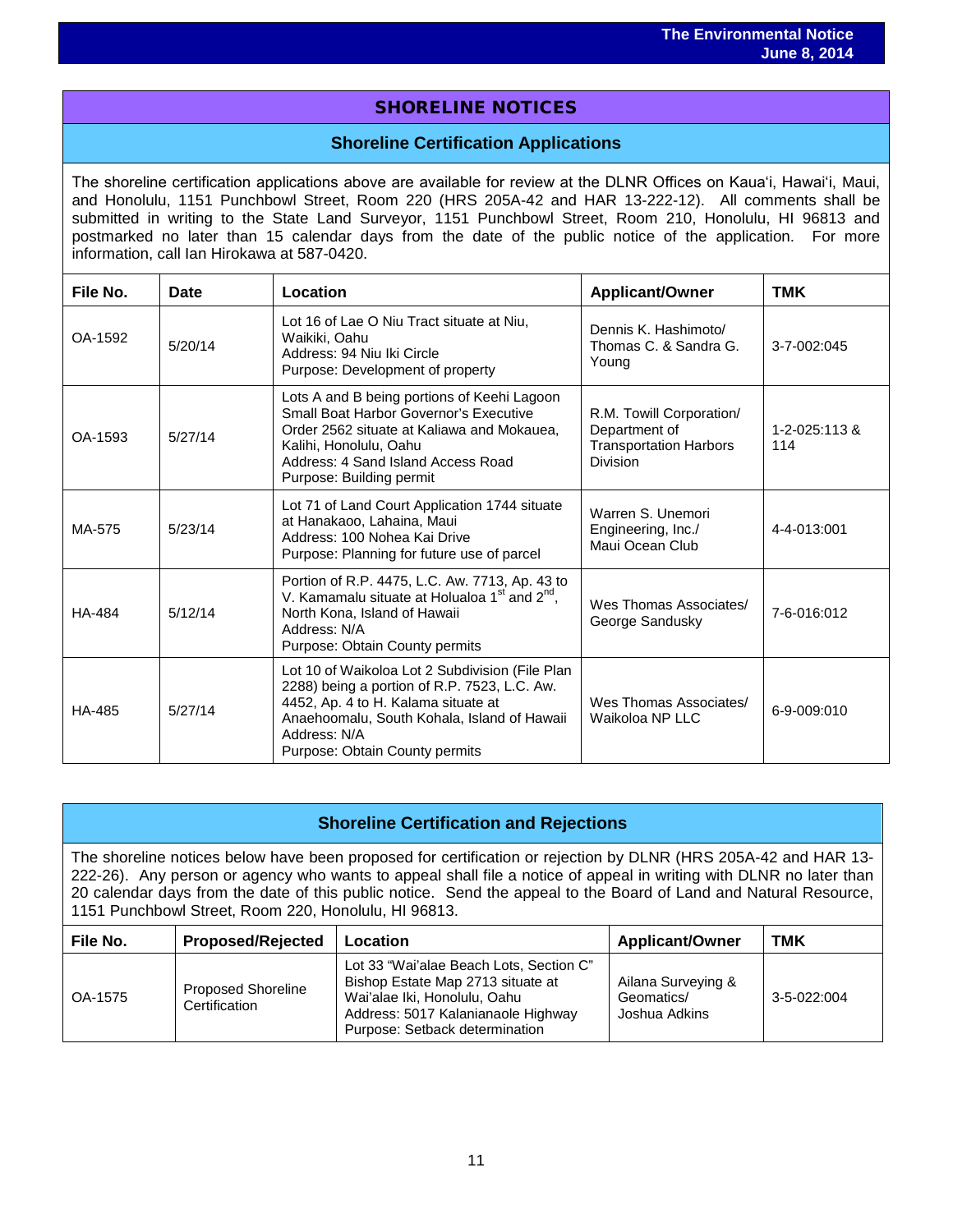### **The Environmental Notice June 8, 2014**

| OA-1577       | <b>Proposed Shoreline</b><br>Certification | Lot 6 being 6, 6-A and portion of Lot 5 as<br>shown on Bishop Estate Map 2713<br>Wai'alae Beach Lots Section "C" being a<br>portion of R.P. 3578, L.C. Aw. 10613,<br>Ap. 3 to A. Paki situate at Wai'alae Iki,<br>Honolulu, Oahu<br>Address: 4929 Kalanianaole Highway<br>Purpose: Setback purposes | Austin, Tsutsumi &<br>Associates, Inc./<br>Elizabeth A. Hoddick<br>Trust | 3-5-022:015          |
|---------------|--------------------------------------------|-----------------------------------------------------------------------------------------------------------------------------------------------------------------------------------------------------------------------------------------------------------------------------------------------------|--------------------------------------------------------------------------|----------------------|
| OA-1578       | Proposed Shoreline<br>Certification        | Lot 4-A Section A Kawailoa Beach Lots<br>being a portion of Royal Patent 4475,<br>Land Commission Award 7713, Apana<br>33 to V. Kamamalu situate at Kawailoa,<br>Waialua, Oahu<br>Address: 61-673 Kamehameha Highway<br>Purpose: Calculate building potential and<br>obtain building permit         | Wesley T. Tengan/<br><b>Wade Barrow</b>                                  | 6-1-010:012          |
| MA-565        | <b>Proposed Shoreline</b><br>Certification | Lot 7 of Kihei Beach Lots situate at<br>Pulehunui, Kihei, Maui<br>Address: 101 North Kihei Road<br>Purpose: Determine shoreline setback<br>line                                                                                                                                                     | Ronald M. Fukumoto<br>Engineering, Inc./<br>Nellie's on Maui, Ltd.       | 3-8-013:012          |
| MA-573        | Proposed Shoreline<br>Certification        | Lot 12, Ainalani Lots being a portion of<br>Grant 3343 to Claus Spreckels situate at<br>Spreckelsville, Wailuku, Maui<br>Address: 0 Stable Road<br>Purpose: Determine shoreline setback                                                                                                             | R.T. Tanaka<br>Engineers, Inc./<br>Phillip & Jennifer<br>Schettewi       | 3-8-002:076          |
| HA-472        | <b>Proposed Shoreline</b><br>Certification | Portion of Royal Patent 6851, L.C. Aw.<br>8452, Apana 12 to A. Keohokalole<br>situate at Keahuolu, North Kona, Island<br>of Hawaii<br>Address: 74-5490 Makala Boulevard<br>Purpose: Determine future setback lines                                                                                  | Park Engineering/<br>Queen Liliuokalani<br><b>Trust</b>                  | 7-4-008:002          |
| <b>HA-482</b> | Proposed Shoreline<br>Certification        | Lots 24 and 25 of a subdivision known<br>as Kohala Waterfront as shown on Land<br>Court Consolidation No. 129 Map 6<br>situate at Waika, North Kohala, Island of<br>Hawaii<br>Address: Laui Pala Place<br>Purpose: Establish building setback for<br>construction                                   | Thomas Pattison/<br>Rosehill Properties,<br><b>LLC</b>                   | 5-9-016:012 &<br>013 |
| HA-483        | <b>Proposed Shoreline</b><br>Certification | Lot 7, Block 59 of Hawaiian Beaches<br>Subdivision being portions of L.C. Aw.<br>11216, Apana 40, Part 1 situate at<br>Waiakahiula, Puna, Island of Hawaii<br>Address: Welea Street<br>Purpose: Determine setback for design<br>purposes                                                            | John & Karen<br>Greener/ John &<br>Karen Greener                         | 1-5-087:007          |
| OA-1545       | Rejection                                  | Lot 25 (Map 7) Land Court Consolidation<br>23 situate at Kaipapau, Koolauloa, Oahu<br>Address: 54-3 Haukoi Place<br>Purpose: Determine building setback line                                                                                                                                        | Stephen T. Angeles/<br>Stephen T. Angeles                                | 5-4-012:014          |
| OA-1546       | Rejection                                  | Lot 56 as shown on Map 1 of Land Court<br>Application 609 situate at Mokuleia,<br>Waialua, Oahu<br>Address: 68-287 Crozier Loop<br>Purpose: Building setback requirement                                                                                                                            | Jaime F.<br>Alimboyoguen/<br>William Angel &<br>Michael Montgomery       | 6-8-005:018          |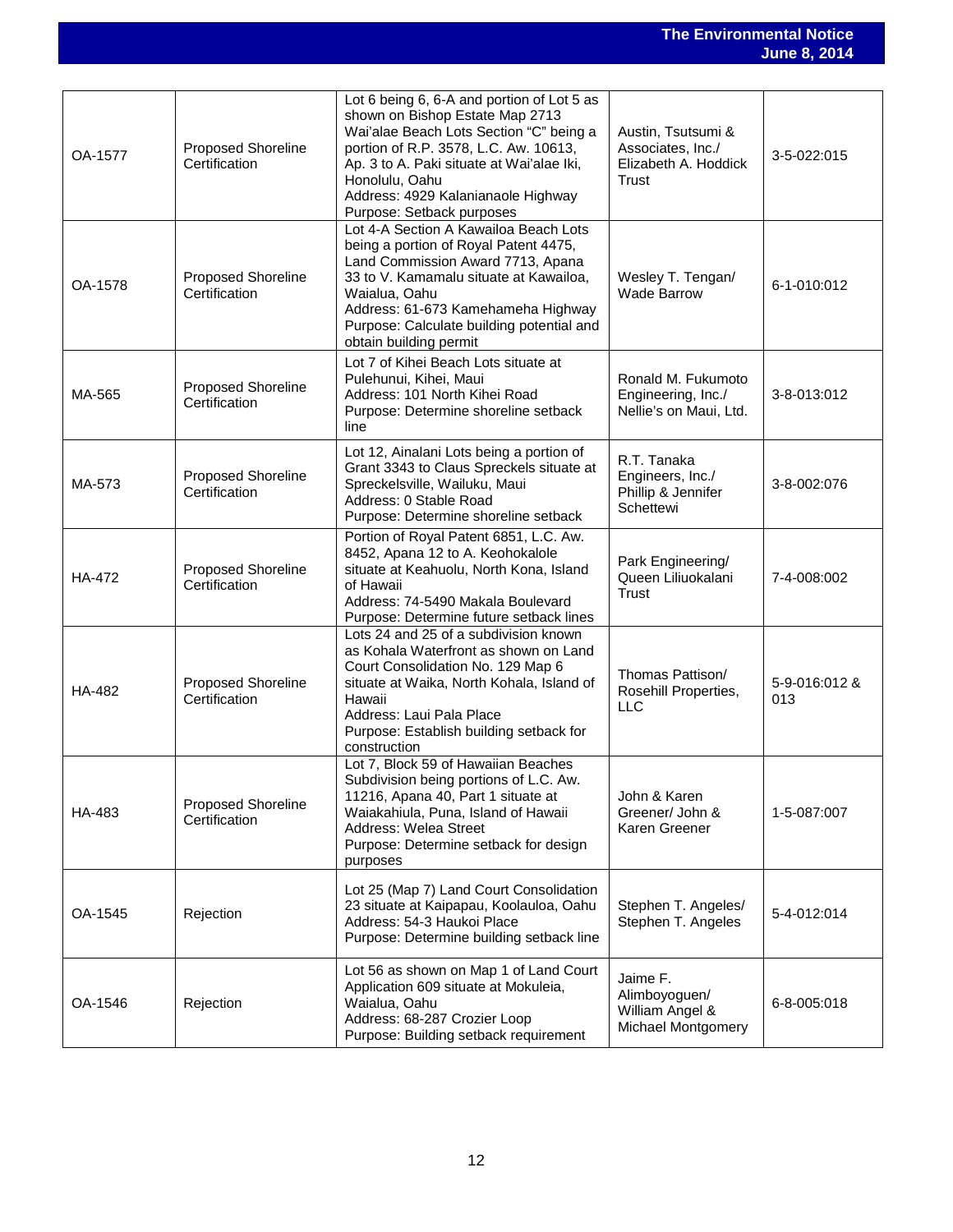## FEDERAL NOTICES

1. [Western Pacific Fishery Management Council Meetings](http://www.gpo.gov/fdsys/pkg/FR-2014-06-02/pdf/2014-12615.pdf) - June 2, 2014

The Western Pacific Fishery Management Council will hold meetings of its 116th Scientific and Statistical Committee (SSC) and its 160th Council meeting to take actions on fishery management issues in the Western Pacific Region. The Council will also convene meetings of the Social Science Planning Committee (SSPC), Marine Planning and Climate Change Committee (MPCC), Advisory Panels (AP), Fishing Industry Advisory Panel (FIAP), Fishery Data Collection and Research Committee (FDCRC) and the Council's Pelagic Standing Committee and Executive and Budget Standing Committee. The meetings will be held from **June 16 through June 27, 2014**.

- The SSPC, MPCC Committee, 116th SSC, AP, FIAP, FDCRC and Standing Committee meetings will be held at the Council office, 1164 Bishop Street, Suite 1400, Honolulu, HI 96813, (808) 522- 8220;
- The 160th Council meeting will be held at the Laniakea YWCA-Fuller Hall, 1040 Richards Street, Honolulu, HI 96813, telephone: (808) 538-7061;
- The Fishers Forum will be held at the Harbor View Center, Pier 38, 1129 North Nimitz Highway, Honolulu, HI 96817, (808) 983-1200.

 Background documents will be available from, and written comments should be sent to: Mr. Arnold Palacios, Chair, Western Pacific Fishery Management Council, 1164 Bishop Street, Suite 1400, Honolulu, HI 96813, (808) 522-8220. Contact: Kitty M. Simonds, (808) 522-8220.

2. Na Hoa Pili O Kaloko-[Honokōhau National Historical Park Advisory Commission Meeting](http://www.gpo.gov/fdsys/pkg/FR-2014-05-28/pdf/2014-12305.pdf) - May 28, 2013

A Na Hoa Pili O Kaloko-Honokōhau National Historical Park Advisory Commission Meeting will be **Friday, August 22, 2014, at 9:30 a.m.**

The meeting will be held at the Kaloko-Honokōhau National Historical Park Halau at the southern end of the park, located north of Honokohau Harbor with access through the Honokōhau pedestrian entrance. Parking is available at Honokohau Harbor. Contact: Jeff Zimpfer, Environmental Protection Specialist, Kaloko-Honokōhau National Historical Park, 73-4786 Kanalani St., 14, Kailua Kona, HI 96740, 808-329- 6881 x1500 or [jeff\\_zimpfer@nps.gov.](mailto:jeff_zimpfer@nps.gov)

## 3. [Comments Requested on Billfish Regulations](http://www.gpo.gov/fdsys/pkg/FR-2014-05-28/pdf/2014-12343.pdf) - May 28, 2014

On October 5, 2012, the President signed the "Billfish Conservation Act of 2012" that prohibits the sale of billfish (or products containing billfish), or the custody, control, or possession of billfish for purposes of sale. Exemptions to this prohibition include billfish landed by U.S. fishing vessels in Hawaiʻi and Pacific Insular Areas. NOAA is currently developing implementing regulations for the Billfish Conservation Act. If necessary, upon publication of the proposed rule, the information collection associated with the Billfish Certificate of Eligibility may be revised accordingly.

Written comments must be submitted on or before **July 28, 2014.**

Direct all written comments to Jennifer Jessup, Departmental Paperwork Clearance Officer, Department of Commerce, Room 6616, 14th and Constitution Avenue NW., Washington, DC 20230 (or via the Internet at [JJessup@doc.gov\)](mailto:JJessup@doc.gov).

Contact: Requests for additional information or copies of the information collection instrument and instructions should be directed to Margo Schulze-Haugen, (301) 427-8503 or [Margo.Schulze-](mailto:Margo.Schulze-Haugen@noaa.gov)[Haugen@noaa.gov.](mailto:Margo.Schulze-Haugen@noaa.gov)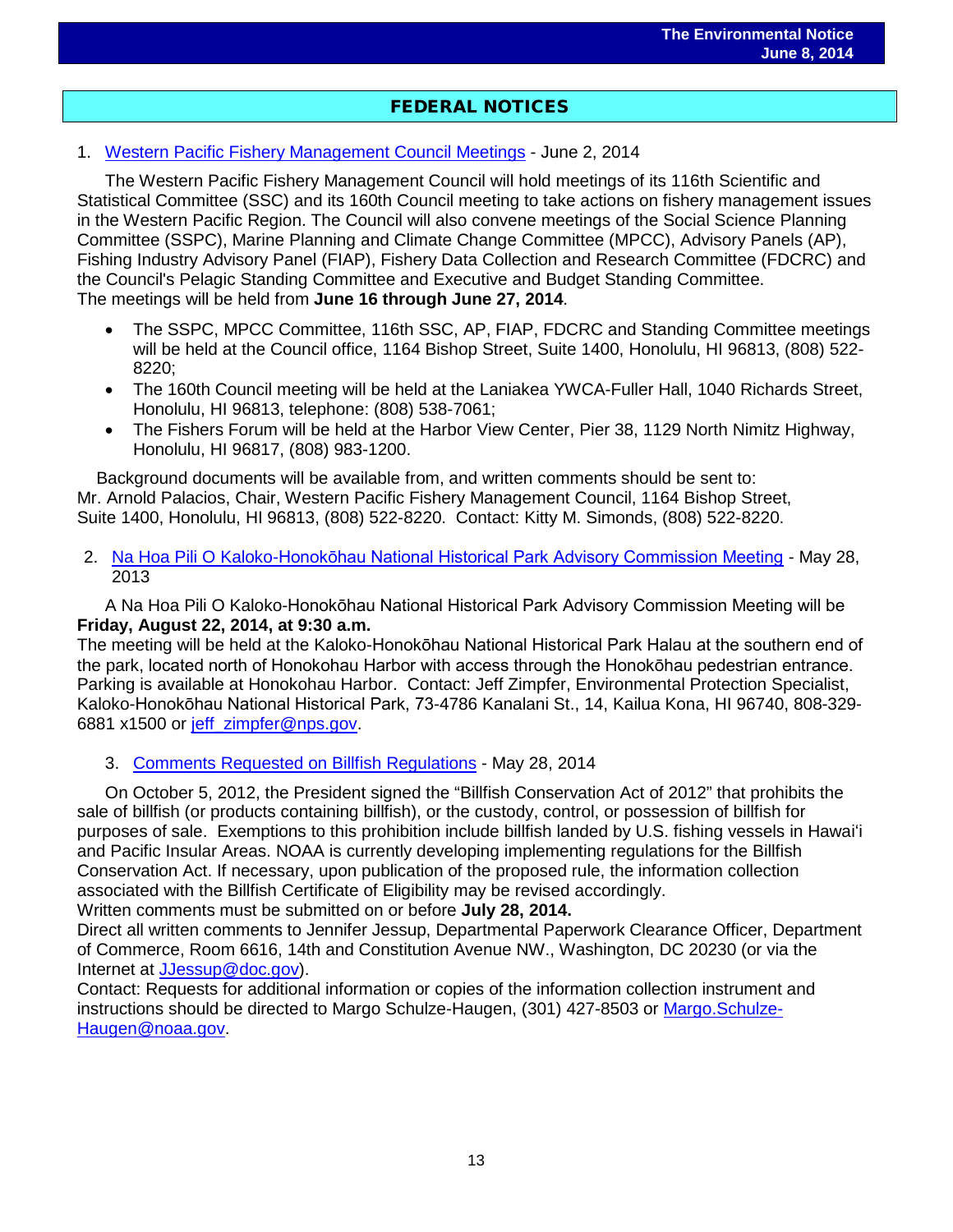# 4. [Department of Agriculture Accepting Grant Applications](http://www.gpo.gov/fdsys/pkg/FR-2014-05-22/pdf/2014-11704.pdf) - May 22, 2014

The United States Department of Agriculture's (USDA) Rural Utilities Service (RUS) announces its Fiscal Year (FY) 2014 Community Connect Grant Program application window and notice of funds availability. The NOFA announces \$13 million for grants from FY 2014 and prior year appropriations. In addition, RUS announces the minimum and maximum amounts for Community Connect grants applicable for the fiscal year. The Community Connect Grant Program regulations can be found in this Notice. Completed applications for grants must be submitted no later than **July 7, 2014**

RUS will offer special consideration to applications that propose to provide broadband service within a trust area or a tribal jurisdictional area. Such applications will be awarded 15 points. The applicant will need to submit evidence indicating that the proposed service area is located in a trust area or a tribal jurisdictional area. Official maps of the Department of Hawaiian Homelands of the State of Hawaii identifying land that has been given the status of Hawaiian home lands under the provisions of section 204 of the Hawaiian Homes Commission Act, 1920; are one of the resources RUS will use to determine whether a proposed service area is located in a trust area or tribal jurisdictional area.

## 5. [Mandatory Requirement to Install Monitoring Systems on Commercial Fishing Vessels](http://www.gpo.gov/fdsys/pkg/FR-2014-06-05/pdf/2014-13021.pdf) - June 5, 2014

As part of fishery management plans developed under the authority of the Magnuson-Stevens Fishery Conservation and Management Act, owners of commercial fishing vessels in the Hawaii pelagic longline fishery, American Samoa pelagic longline fishery (only vessels longer than 50 feet), Northwestern Hawaiian Islands lobster fishery (currently inactive), and Northern Mariana Islands bottomfish fishery (only than 40 feet) must allow the National Oceanic and Atmospheric Administration (NOAA) to install vessel monitoring system (VMS) units on their vessels when directed to do so by NOAA enforcement personnel. VMS units automatically send periodic reports on the position of the vessel. NOAA uses the reports to monitor the vessel's location and activities, primarily to enforce regulated fishing areas. NOAA pays for the units and messaging. There is no public burden for the automatic messaging; however, VMS installation and annual maintenance are considered to be an occasional public burden to Business or other for-profit organizations. This information collection request may be viewed at [reginfo.gov.](http://reginfo.gov/) Written comments and recommendations for the proposed information collection should be sent within 30 days of publication of this notice OIRA Submission@omb.eop.gov or faxed to (202) 395-5806.